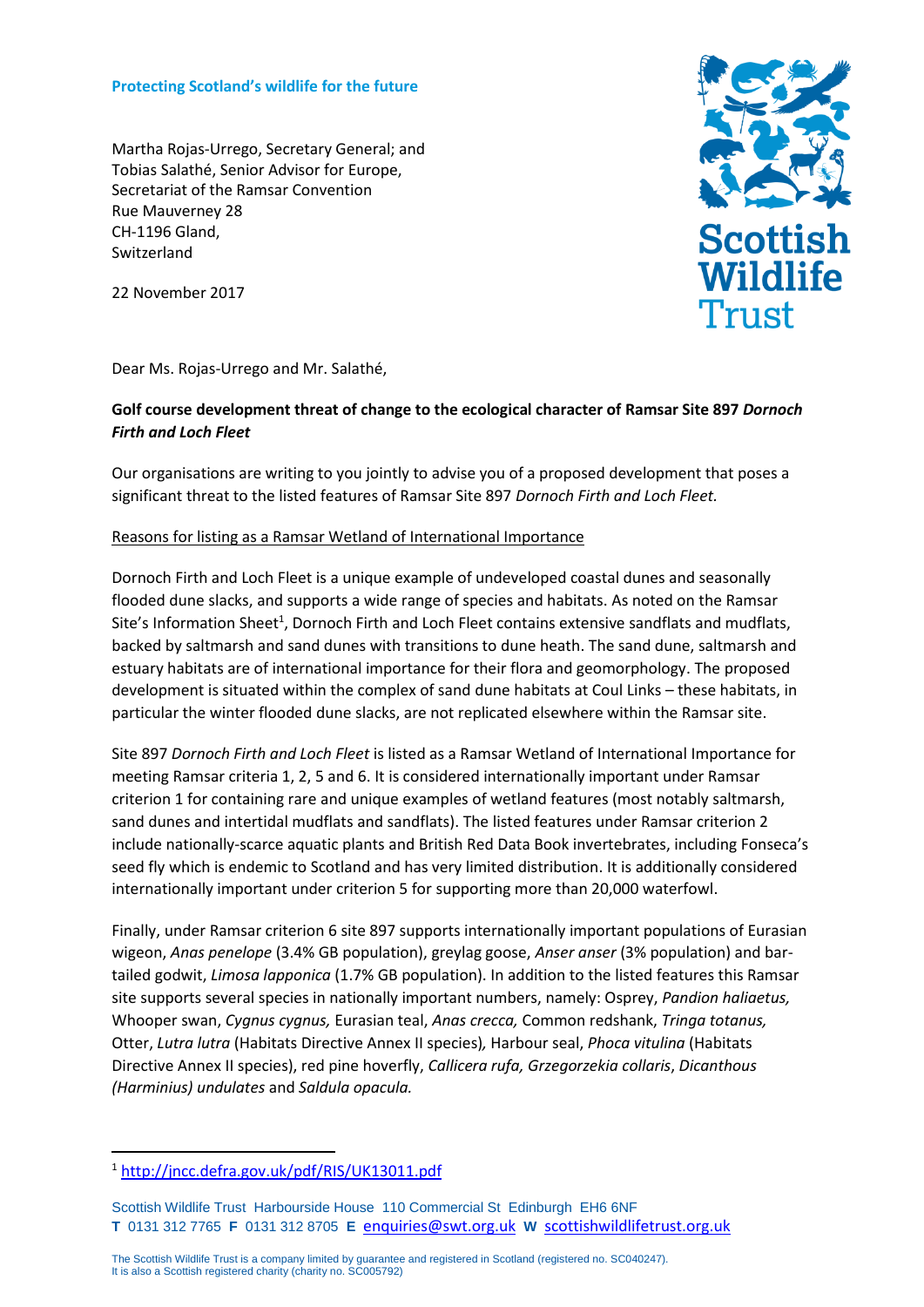The site is additionally designated as a Special Protection Area (SPA) under the Birds Directive 2009/147/EC for internationally important bird species and part of the site is also designated as a Site of Special Scientific Interest (SSSI) under the Nature Conservation (Scotland) Act 2004 for its intertidal marine habitats, salt marsh and sand dunes, native pinewood, vascular plant assemblage, bottlenose dolphin, *Tursiops truncatus,* and nationally important bird species.

## Proposed development and potential impacts

The development proposal is for an 18-hole golf course, the layout of which is partially situated within the section of the Ramsar Site and SPA that is underpinned by the Loch Fleet SSSI. The golf course would result in the direct loss of and modification to sand dune habitats including the rare undeveloped sand dune and back dune habitats, which form part of the reasons for the site's listing under criterion 1, and as mentioned are not replicated elsewhere in the Ramsar site. This is likely to result in the loss of some plant species, changes to the dune geomorphology as well as disruption to the natural processes across the dune system.

In addition, the habitat fragmentation caused by the proposed development may inhibit many species from moving freely within and between habitats, and fragmented plant populations would be threatened by genetic isolation. Habitats may also be impacted through changes in hydrology as a result of the proposed groundwater extraction and drainage modifications. Habitat loss, intensified human activity and increased recreation across the site could result in significant disturbance to nationally and internationally important species, including overwintering Icelandic greylag geese, Eurasian wigeon, teal, oystercatchers, redshank and curlew which are listed features under the Ramsar and SPA designations.

We therefore believe that the proposed development has the potential to have adverse impacts on the integrity of the site and its listed features and as such qualifies as an Article 3.2 case under the Ramsar Convention. In the first instance, responsibility for project consenting lies with the local government body The Highland Council. The Highland Council have indicated that they will accept public comments on the proposed application for project consent up until the 1<sup>st</sup> December 2017. If they are minded to, the Council could then move quickly to approve the project. Scottish Ministers could call in the project for their own determination but they would need to do so before a final consent is issued and so far, they have indicated that they would not intend to do this.

#### Recommendations

Our organisations will continue to urge the relevant authorities to ensure that the site is protected but we believe there is a serious and immediate threat to the site. We therefore appeal to the Ramsar Secretariat, as a matter of urgency, to consider inclusion of the site on the Montreux Record and to request the UK Government to take swift and effective action to prevent human induced ecological change to the site, in line with Recommendation 4.8.

We are keen to provide the Secretariat with further information about the likely impacts of the proposal once we have carried out a detailed assessment, having now received the finalised development planning application and supporting documents. In the meantime, if the Secretariat would like additional assistance, please do not hesitate to contact Bruce Wilson, Senior Policy Officer, Scottish Wildlife Trust a[t bwilson@scottishwildlifetrust.org.uk](mailto:bwilson@scottishwildlifetrust.org.uk) or 0131 312 7765.